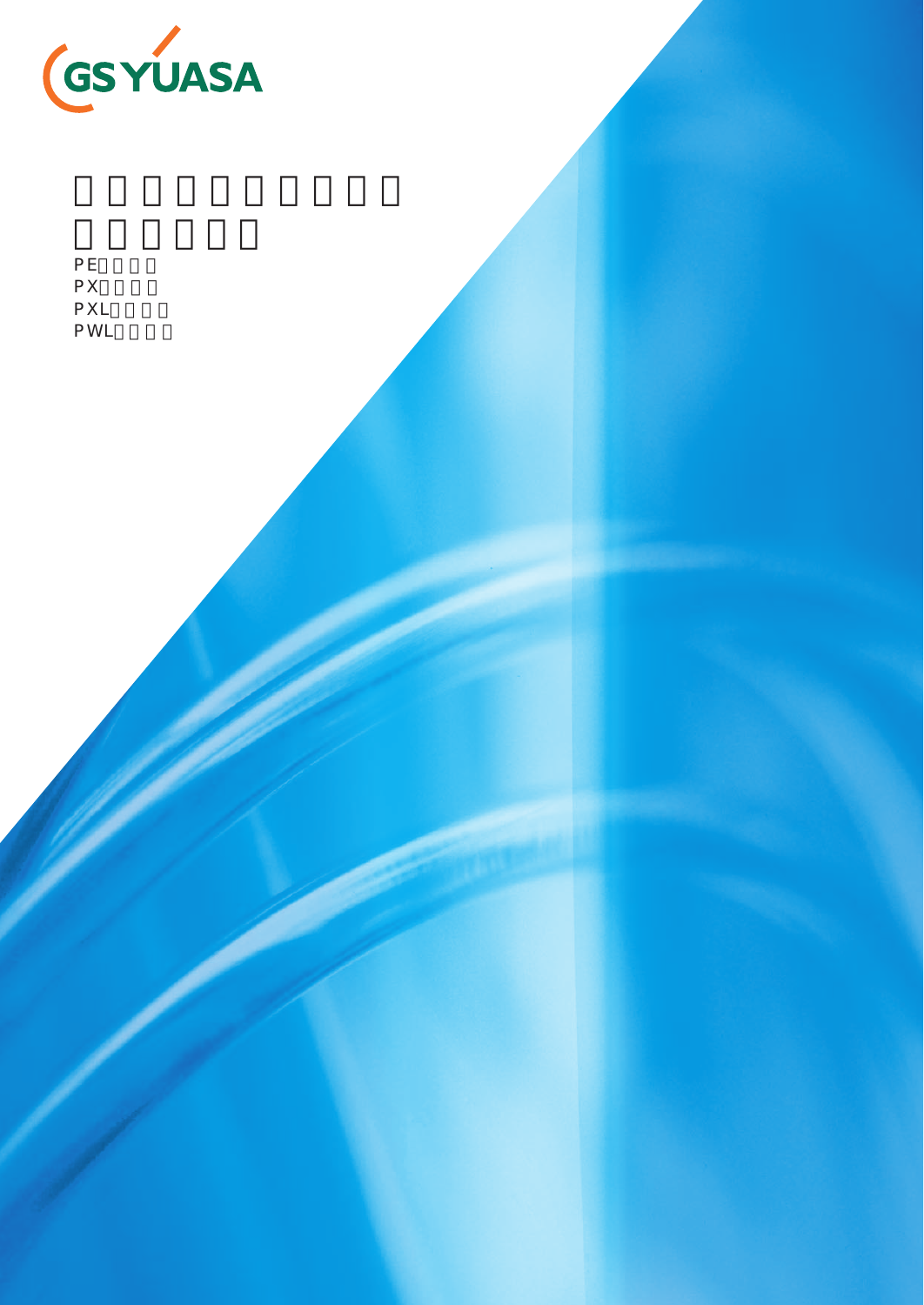# Valve Regulated Lead-Acid Batteries



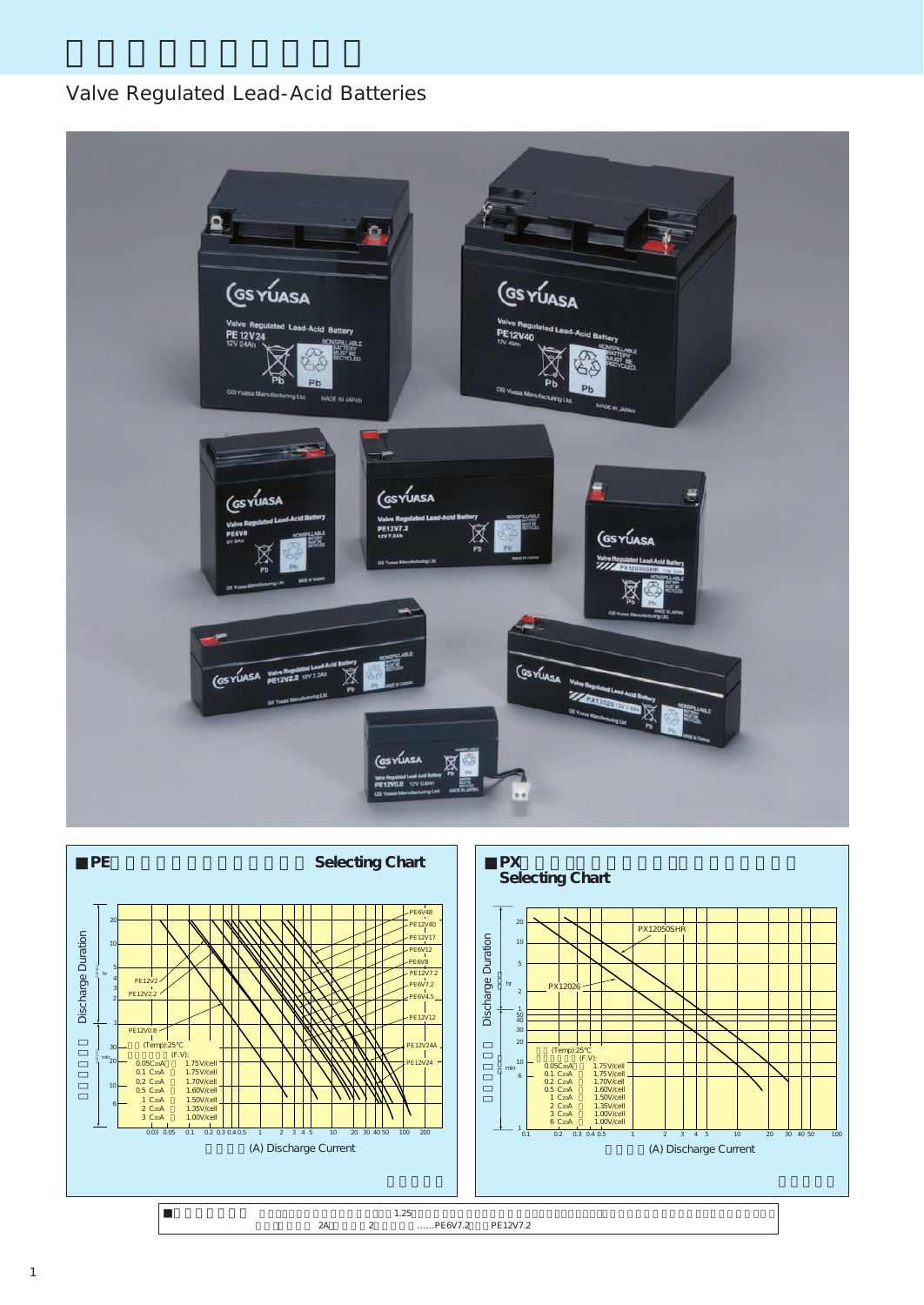# **Features**

### **●Comprehensive line-up ●Maintenance free ●Economical**

## **Specifications**

|               |                                | Nominal      | Ah $20$                           | 1C <sub>20</sub>                                    |          | Ambient Temperature<br>Outer Dimensions mm |             |                    |             |              |               |                             | Terminal                |                    |                            |
|---------------|--------------------------------|--------------|-----------------------------------|-----------------------------------------------------|----------|--------------------------------------------|-------------|--------------------|-------------|--------------|---------------|-----------------------------|-------------------------|--------------------|----------------------------|
| Type          | Model                          | Voltage<br>V | Rated Capacity<br>Ah<br>20hr Rate | <b>M</b> <sub>n</sub><br>1C <sub>20</sub> Discharge |          | Charge   Discharge   Storage               |             | L                  | W           | H            | <b>TH</b>     | <b>Mass</b><br>$\mathbf{g}$ | Terminal<br><b>Type</b> | Position<br>Fig.NO | Oversea<br><b>Products</b> |
|               | PX12026                        | 12           | 2.6                               | 37                                                  |          |                                            |             | $178 + 1$          | $34 + 1$    | $60+1$       | $65 \pm 2$    | 1000                        | F <sub>1</sub>          | 3                  |                            |
|               | PX12050SHR                     |              | 5.0                               | 48                                                  |          |                                            |             | $90+1$             | 70± 1       | $102 +$      | $105.5 \pm 2$ | 2000                        | F <sub>2</sub>          | 11                 |                            |
|               | PE6V4.5                        | 32<br>4.5    |                                   | $70+1$                                              | $47 + 1$ | $101 \pm 2$                                | $106 \pm 2$ | 930                | F1          | 1            |               |                             |                         |                    |                            |
|               | PE6V7.2                        | 6            | 7.2                               | 35                                                  | $\Omega$ | 20                                         | 20          | $151 \pm 1$        | $34 + 1$    | $94 \pm 2$   | $98 + 2$      | 1450                        | F1                      | 2                  |                            |
|               | PE <sub>6</sub> V <sub>8</sub> |              | 8.0                               | 33                                                  |          |                                            |             | $98.5+$            | $56.5+$     | $118 + 2$    | $118 + 2$     | 1550                        | F1                      | 5                  |                            |
|               | PE 6V 48                       |              | 48.0                              | 30                                                  |          |                                            |             | $166 + 1$          | $125 + 1$   | $170 + 2$    | $187 + 2$     | 9100                        | <b>B2</b>               | 9                  |                            |
|               | PE12V0.8                       |              | 0.8                               | 30                                                  |          |                                            |             | 96±1               | $25 + 1$    | $61.5 \pm 1$ | $61.5 \pm 1$  | 360                         | W                       | 6                  |                            |
|               | <b>PE12V2</b>                  |              | 2.0                               | 33                                                  |          |                                            |             | 200.5 <sub>±</sub> | $25 + 1$    | $60.5 \pm 1$ | $60.5 + 1$    | 800                         | W                       | 6                  |                            |
|               | PE12V7.2                       |              | 7.2                               | 32                                                  |          |                                            |             | $151 \pm 1$        | $65 + 1$    | $94 \pm 2$   | $98 \pm 2$    | 2750                        | F1                      | 3                  |                            |
|               | PE12V12                        | 12           | 12.0                              | 32                                                  |          |                                            |             | $151 \pm 1$        | $98 + 1$    | $94 + 1$     | $98 + 2$      | 4350                        | F <sub>2</sub>          | 3                  |                            |
|               | PE12V17                        |              | 17.0                              | 34                                                  | 40       | 50                                         | 40          | $181 \pm 1$        | $76 + 1$    | $167 + 2$    | $167 + 2$     | 6700                        | <b>B1</b>               | 7                  |                            |
|               | PE12V24                        |              | 24.0                              | 27                                                  |          |                                            |             | $166 + 1$          | $125 + 1$   | $175 + 2$    | $175 + 2$     | 8700                        | <b>B1</b>               | 8                  |                            |
|               | <b>PE12V24A</b>                |              | 24.0                              | 32                                                  |          |                                            |             | $175 + 1$          | $166 + 1$   | $125 \pm 2$  | $125 \pm 2$   | 8700                        | <b>B1</b>               | 10                 |                            |
|               | PE12V40                        |              | 40.0                              | 30                                                  |          |                                            |             | $197 + 2$          | $163 \pm 2$ | $174 \pm 2$  | $174 \pm 2$   | 13000                       | <b>B2</b>               | 7                  |                            |
| PE6V7.2 PE6V8 |                                |              |                                   |                                                     |          |                                            |             |                    |             | UL-94, V-O   |               |                             |                         |                    |                            |

PE6V7.2 PE6V8

The terminal direction of PE6V7.2 and PE6V8 are different from standard types.<br>UL UL  $UL$   $UL$   $UL$ 

UL No.MH13567

Recognized by UL1989 (File No.MH13567)



.<br>Flame retardant type (UL-94, V-O) available. Please contact us for details.

PE12V24A

#### **Terminal Type mm** Bolt and Nut type Lead wire type with socket and plug Male tab F1 187<br>F2 250 W<br>AMP No.60617-1 8.0  $AMP No.1-480318-0 \qquad \qquad 6.35$ 6.35  $\widehat{\circledast}$ 7.513.4 B1 4.75 ボルトM5  $B2$  $\epsilon_{35}$  ボルトM6 23.5  $0.8$

#### **Outer Dimensions mm**



Inter-cell Connector ポール Pole Safety Ven Positive Plate Negative Plate<br>Separator Terminal Structure

#### **Terminal Position**

Container



### PE/PX/PXL **Specification for Constant Voltage Charging System**

|              |                                     |                    | Cycle Use                   |                        |  |  |  |
|--------------|-------------------------------------|--------------------|-----------------------------|------------------------|--|--|--|
|              |                                     | <b>Trickle Use</b> | <b>Standard</b>             | $\overline{2}$<br>Fast |  |  |  |
|              | <b>Charging Method</b>              | Constant Voltage   |                             |                        |  |  |  |
| V            | <b>Fixed Constant Voltage</b><br>25 |                    | 2.275± 0.025   2.425± 0.025 |                        |  |  |  |
|              | Temp.Coefficient<br>mV              | 3                  | 5                           | 5                      |  |  |  |
|              | C <sub>20</sub> A Max.<br>Current   | 0.25               | 0.25                        | 1.5                    |  |  |  |
| hr           | 100                                 | 24                 | 10                          | 2 3                    |  |  |  |
| ChargingTime | 50                                  | 22                 | 8                           | -3                     |  |  |  |
|              | Ambient Temperature                 |                    |                             | 30                     |  |  |  |

 $\sim$  25 $\sim$ Standard temperature gradient : 25

 $1$  10Ah 10Ah以上の電池の場合 1.0C20A、10Ah以上で組電池で使用する場合 0.5C20A 1.0C<sub>20</sub>A

Maximum Current

1.0C2oA for a single battery type of 10Ah or more, and 0.5C2oA for plural batteries type of 10Ah or more.<br>1.0C2oA for plural batteries type of 10Ah or less.

 $2$ 

.<br>On fast charging system, it is necessary to use a protect circuit or a thermal protecter for protecting a battery. Please coutact us when designing the charging system.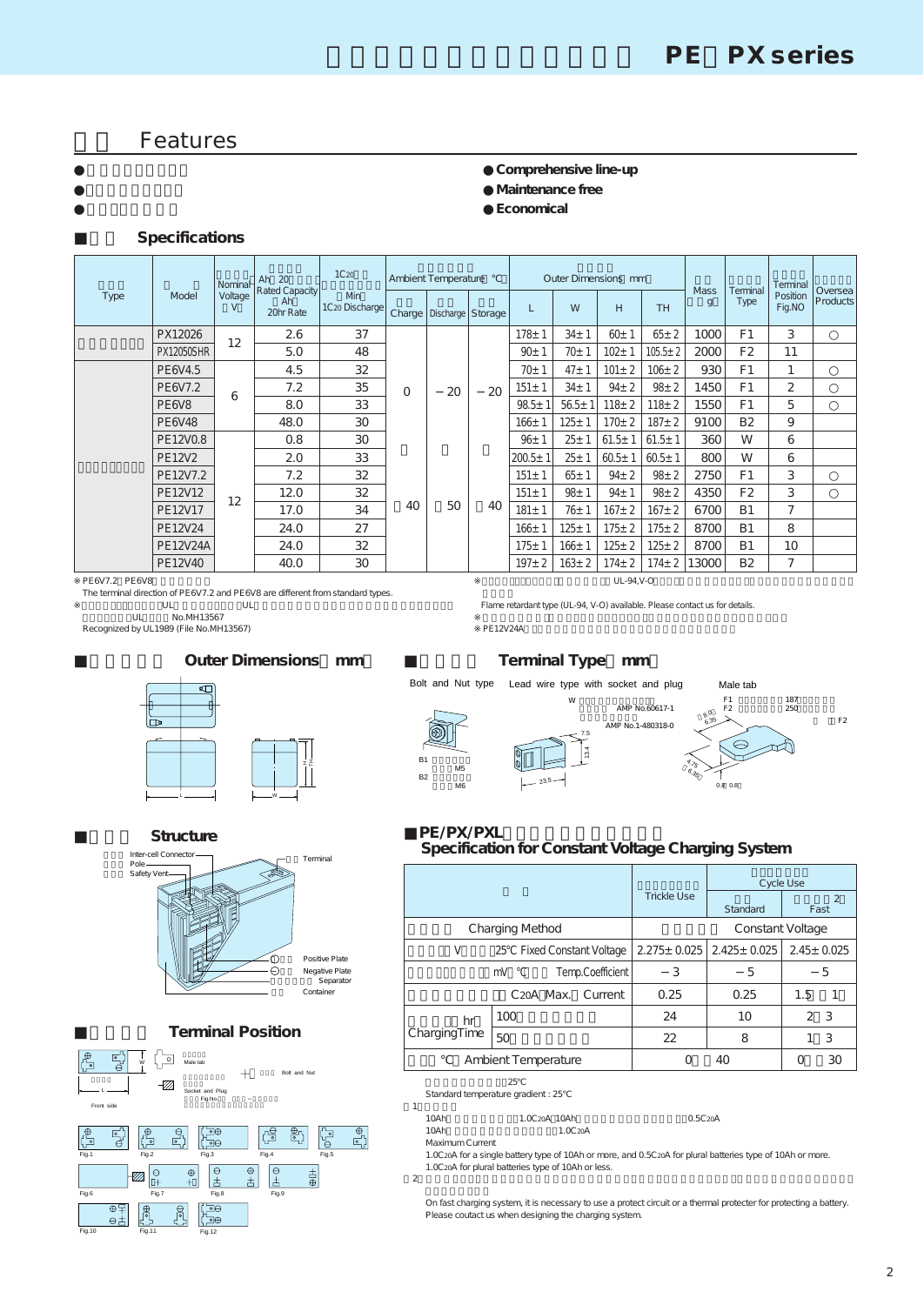# **PXL series**

# High Rate Discharge and Long Life Type



**●The batteries are compatible with standard types (PE/PX series).**

**Cycle life expectancy has been improved by more than two fold compared with standard type (PE/PX series)**

### **Specifications**

PE PX

**●サイクル寿命の向上をはかり、スタンダードタイプと比べ2倍以上を**

| Ah 20<br>Nominal  |         | 1C <sub>20</sub>                         | Ambient Temperature               |    |                              |    |                  | Outer Dimensions mm |                 | <b>Mass</b>        |             | Terminal         |                    |            |                            |
|-------------------|---------|------------------------------------------|-----------------------------------|----|------------------------------|----|------------------|---------------------|-----------------|--------------------|-------------|------------------|--------------------|------------|----------------------------|
| Model             | Voltage | <b>Rated Capacity</b><br>Ah<br>20hr Rate | Min<br>1C <sub>20</sub> Discharge |    | Charge   Discharge   Storage |    |                  | W                   | H               | <b>TH</b>          |             | Terminal<br>Type | Position<br>Fig.NO | Compatible | Oversea<br><b>Products</b> |
| PXL12023          |         | 2.3                                      | 41                                | 0  | 20                           | 20 | 178 <sub>±</sub> | 34±                 | 60 <sub>±</sub> | 65 <sub>±</sub>    | 1000        | F1               | 3                  | PX12026    |                            |
| PXL12050          | 12      | 5.0                                      | 41                                |    |                              |    | 90 <sub>±</sub>  | 70 <sub>±</sub>     | $102 +$         | 105.5 <sub>±</sub> | 2000        | F <sub>2</sub>   | 11                 | PX12050    |                            |
| PXL12072          |         | 7.2                                      | 42                                | 40 | 50                           | 40 | 151 <sub>±</sub> | 65±                 | $94 \pm 2$      | 98 <sub>±</sub>    | <b>2800</b> | F1.F2            | р                  | PE12V7.2   |                            |
| PXL12050 PXL12072 |         | UL-94 V-0                                |                                   |    |                              |    |                  |                     |                 |                    |             |                  |                    |            |                            |

Flame retardant type(UL-94, V-0) is standard for PXL12050/PXL12072.<br>PF

PE<br>Refer to the page of PE series about charging voltage, terminal type and position.



# **Trickle Charge Performance**



#### **■PXL型電池のトリクル(フロート)期待寿命 Life Characteristics in Trickle(float)Charge**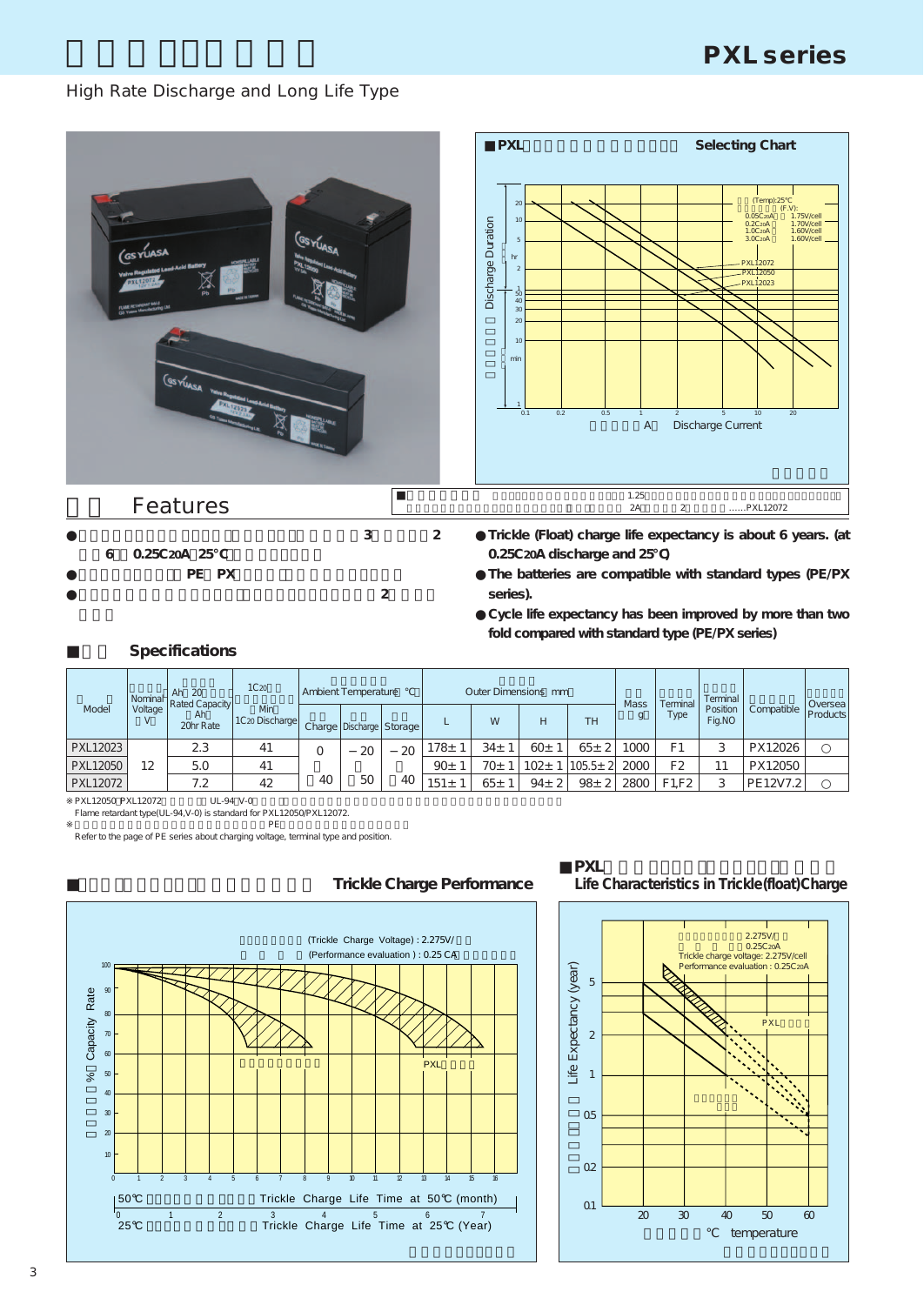# Super Long Life Type



**0.25C20A discharge and 25℃)**

# **Specifications**

|                 | 1 <sup>C</sup><br>Ah 20<br>Nominal<br>Rated Capacity<br>Model<br>Voltage<br><b>Min</b><br>Ah.<br>1C Discharge<br>20hr Rate |    | Ambient Temperature |        |           | Outer Dimensions mm | <b>Mass</b>  |           |                |                                               |                                        |               |
|-----------------|----------------------------------------------------------------------------------------------------------------------------|----|---------------------|--------|-----------|---------------------|--------------|-----------|----------------|-----------------------------------------------|----------------------------------------|---------------|
|                 |                                                                                                                            |    |                     | Charge | Discharge | <b>Storage</b>      |              | W         | <b>TH</b><br>H |                                               |                                        | Terminal Type |
| <b>PWL12V15</b> |                                                                                                                            | 15 |                     |        | 20        | 20                  | $181 \pm 21$ |           |                | $76 \pm 2 \mid 167 \pm 2 \mid 167 \pm 2 \mid$ | 6.100                                  | 250           |
| <b>PWL12V24</b> | 12                                                                                                                         | 24 | 30                  |        |           |                     | 166±         | $125 \pm$ |                | $175 \pm 2$ 175 $\pm 2$                       | $9.100$ M <sub>5</sub>                 |               |
| <b>PWL12V38</b> |                                                                                                                            | 38 |                     | 40     | 50        | 40                  | $197 + 21$   |           |                |                                               | 163± 2   174± 2   174± 2   14,000   M5 |               |

PWL<br>Please contact us when designing the charging system.

#### **■定電圧充電仕様(PWL) Specification for Constant Voltage Charging System**

|                        |                                | Trickle Use     |
|------------------------|--------------------------------|-----------------|
| <b>Charging Method</b> | Constant Voltage               |                 |
| V                      | 25 Fixed Constant Voltage      | $2.23 \pm 0.02$ |
|                        | mV<br>Temp.Coefficient         | 3               |
|                        | C <sub>20</sub> A Max. Current | 0.25            |
| hr                     | 100                            | 24              |
| ChargingTime           | 50                             | 22              |
| Temperature            |                                |                 |

#### **Characteristics of Performance**

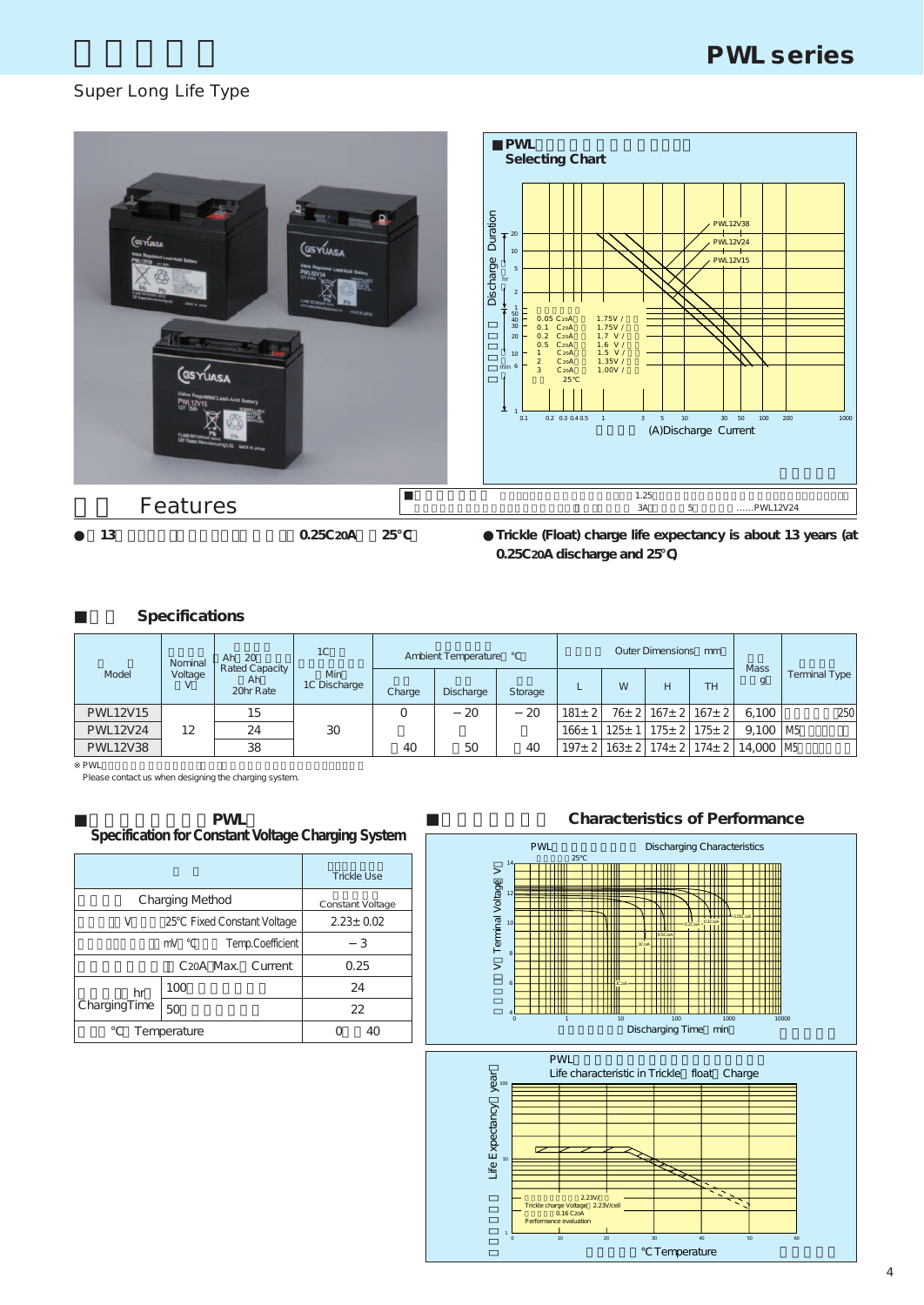# Constant Voltage Charger For Valve Regulated Lead-Acid Batteries





## **Specifications**

|                    | mm<br>Charging |                | <b>Dimensions</b> |        |                  | <b>Mass</b> |    |      |                               |            |
|--------------------|----------------|----------------|-------------------|--------|------------------|-------------|----|------|-------------------------------|------------|
| Model              | Input          | Output         | Output terminal   | Method |                  | W           | H  | g    | <b>Battery Type</b>           | Others     |
| BC-601-12V         |                | DC12V Max.0.6A |                   |        | 60               | 50          | 86 | 480  | 12V 0.8<br>8Ah/20HR           |            |
| <b>BC-3A2-12VT</b> | AC100V         | DC12V Max.3A   |                   |        | 160              | 110         | 83 | 1500 | 12V 2.7<br>24Ah/20HR          | <b>LED</b> |
| <b>BC-5A2-12VT</b> | 50/60Hz        | DC12V Max.5A   |                   |        | 132 <sub>1</sub> | 165 101     |    | 2400 | 12V <sub>5</sub><br>40Ah/20HR | <b>LED</b> |
| BC-10A2-12VT       |                |                |                   |        |                  |             |    |      |                               |            |
|                    |                |                |                   |        |                  |             |    |      | 12V0.8 12V2                   |            |

For cycle use only

※上記4機種以外の仕様も対応可能です。詳細は弊社にお問い合わせください。 Another specifications of charger are available beside above 5 models. Please contact us for the details.

These products conform to the Electrical Appliance and Material Safety Law.

#### **Outer Dimensions mm**





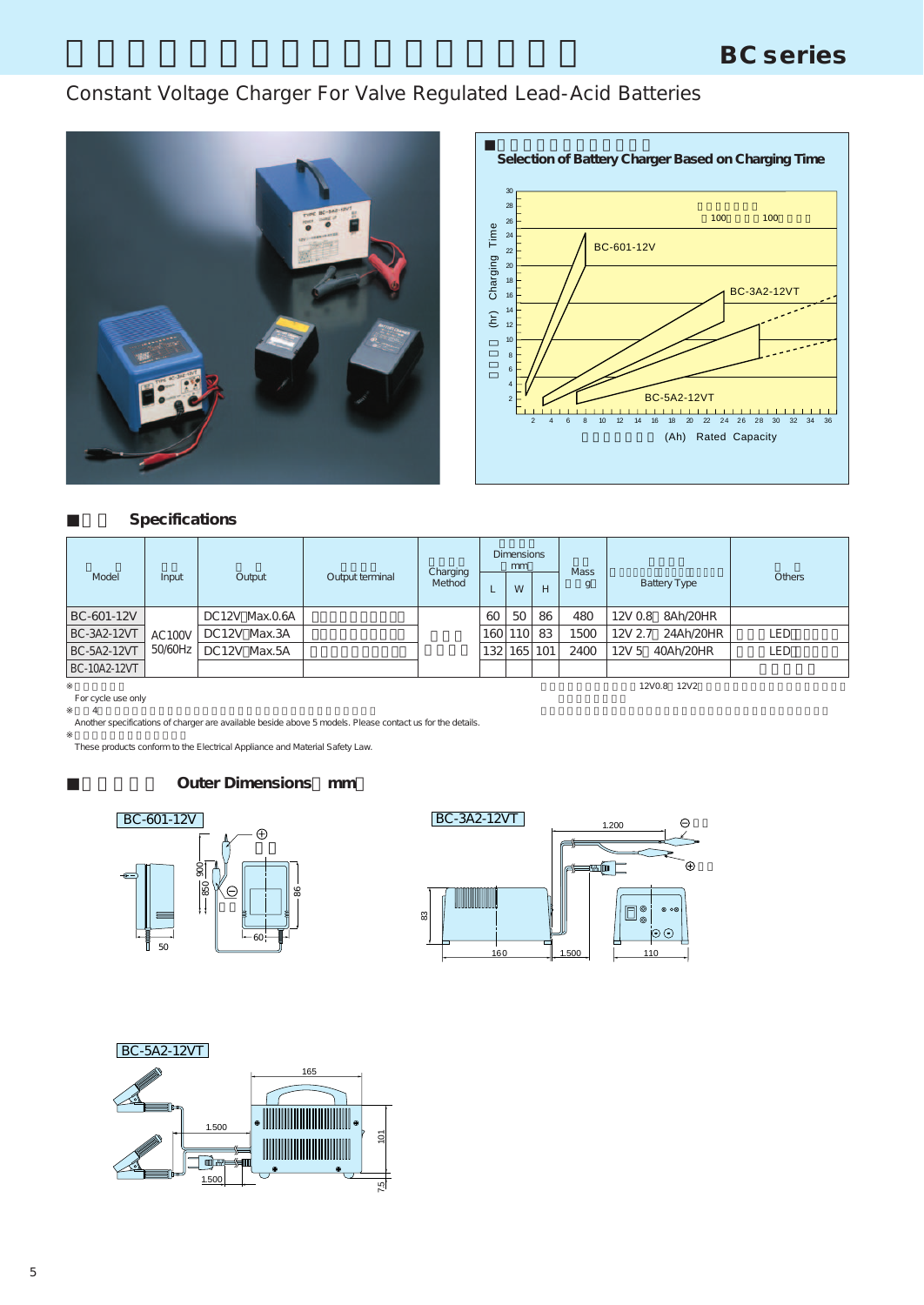# PE/PX/PXL/PWL